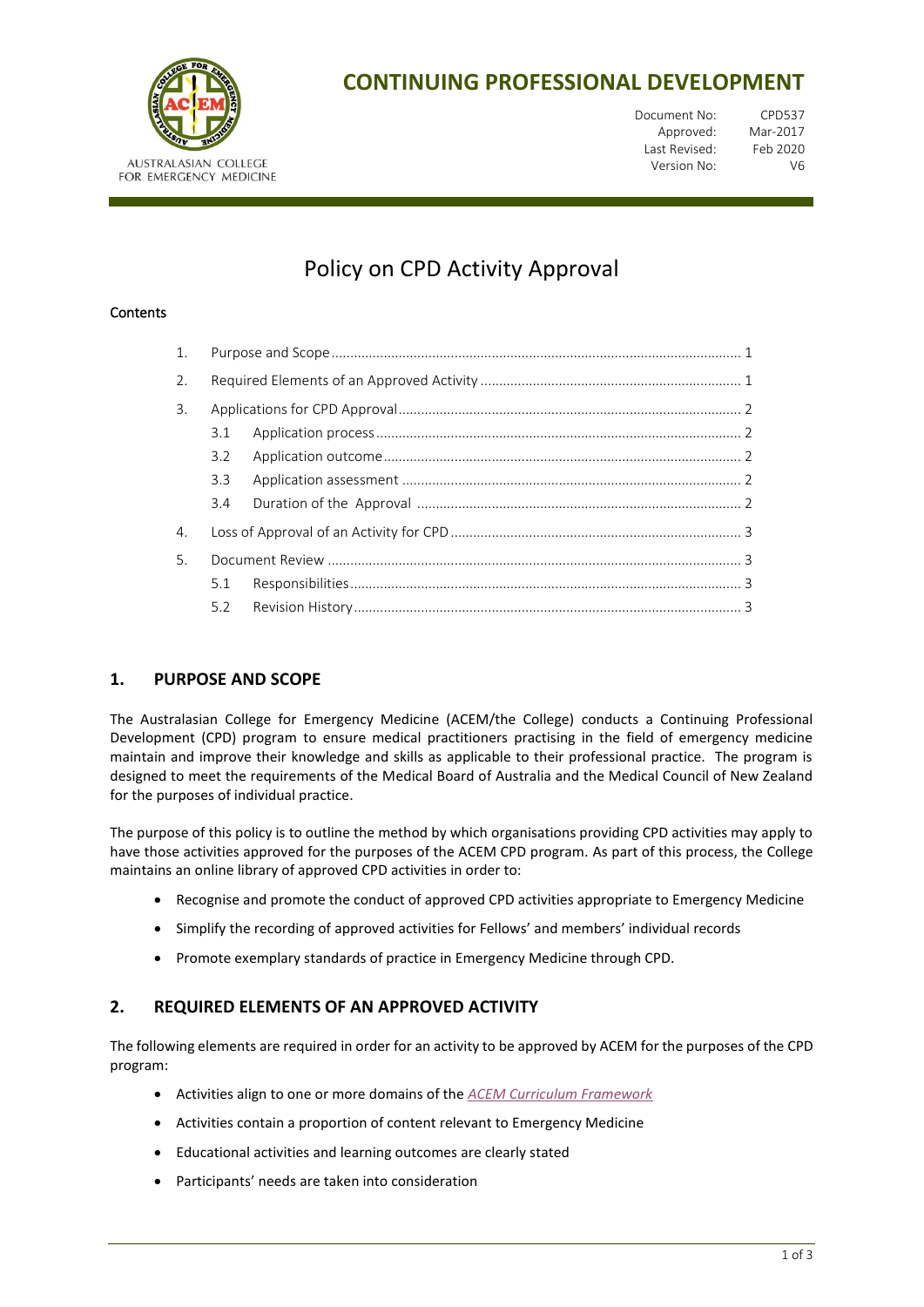- Activities are evidence-based
- Clinical and ethical standards are maintained throughout
- Face-to-face activities include adequate time for interaction and discussion
- Participants evaluate and provide feedback on the approved activity
- Participants are issued with a certificate of completion/attendance, which clearly states the name of the participant along with the name and date/duration of the activity.

### <span id="page-1-0"></span>**3. APPLICATIONS FOR APPROVAL**

#### <span id="page-1-1"></span>**3.1 Application process**

Providers wishing to apply to have an activity or event approved for the purpose of the ACEM CPD program must:

- Ensure the application is submitted on the appropriate application form, including payment of the applicable application fee and all information and documentation specified therein provided
- Clearly outline the proportion (in hours) of the activity that is relevant to Emergency Medicine
- Pay the applicable application fee [The application fee may be waived in certain circumstances including where the provider is a registered charity, not-for-profit organisation, or working pro-bono]
- Agree to provide the following within 10 working days of the approved activity taking place:
	- o ACEM CPD Activity Approval Evaluation
	- o List of participating ACEM CPD Participants.

<span id="page-1-2"></span>Refer also section 3.4 (below).

#### **3.2 Application outcome**

The CPD Committee will determine whether the application is approved or rejected. The CPD Committee shall approve any application which meets the requirements of this policy. The CPD Committee reserves the right to reject an application which does not meet the requirements of this policy. The CPD Committee may, at its discretion, refer to subject matter experts such as ACEM committees and other entities, in the course of assessing an application.

The provider of an approved activity must advise the College of any significant changes to the program content of the approved activity and submit an application for re-assessment of the activity. A change to matters such as duration of the activity, date of activity, mode of delivery etc. must also be advised to the College.

#### <span id="page-1-3"></span>**3.3 Application assessment**

For all approved applications the College will determine:

- the Category and Activity Type of the ACEM CPD Program(s) in which the approved activity falls; and
- the hours and minutes for which the activity is approved, excluding registration and any recreational components.

#### <span id="page-1-4"></span>**3.4 Duration of the Approval**

The duration of one-off activities remain valid until the date of completion of the activity.

Activities that occur more than once in a CPD year are deemed 'ongoing activities.' The approval of ongoing activities remains valid until the end of the applicable CPD year. A new application for approval of ongoing activities occurring in a subsequent year(s) must be submitted each CPD year.